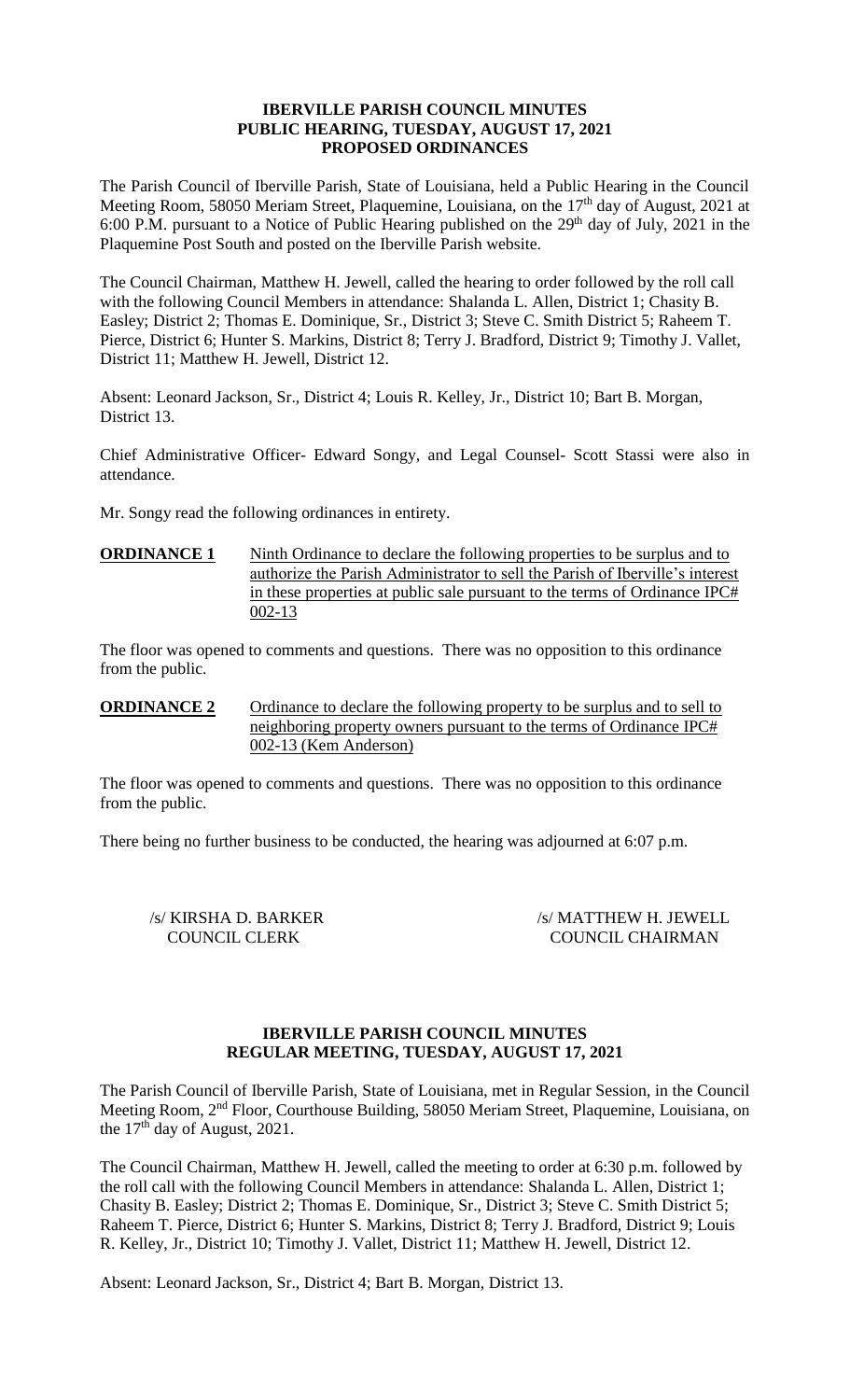Parish President- J. Mitchell Ourso, Jr., Chief Administrative Officer- Edward Songy, and Legal Counsel- Scott Stassi was also in attendance.

A quorum was present and due notice had been posted and published in the Plaquemine Post South newspaper on the 12<sup>th</sup> day of August, 2021. The Pledge of Allegiance followed.

Council Chairman Jewell called for anyone wanting to make public comments to register with the Clerk. No one registered to speak.

# ADDENDUM

- A. Audit Presentation by Baxley & Associates- Ms. Margaret Pritchard
- B. North Iberville Youth Sports- Principal Brit Colon & Mr. Guy Thomas

Upon a motion by Councilman Pierce, and seconded by Councilman Bradford, it was moved to add the 2 addendum items to the agenda. The motion having been duly submitted to a vote was duly adopted by the following yea and nay votes on roll call:

YEAS: Allen, Easley, Dominique, Smith, Pierce, Arnold, Markins, Bradford, Kelley, Vallet. NAYS: None. ABSTAIN: None. ABSENT: Jackson, Morgan.

The motion was declared adopted by the Chairman on August 17, 2021.

- A) Audit Presentation by Baxley & Associates- Ms. Margaret Pritchard
	- Ms. Margaret Pritchard, representing Hugh Baxley and Associates, LLC. presented the 2020 Iberville Parish Comprehensive Annual Financial Report.
	- Ms. Pritchard began summarizing page 17 of the audit report which is the statement of net position. Total assets for the year was \$225,035,696 which increased \$10.7 million over the previous year. Cash increased by \$5.2 million, receivables increased by \$3.3 million, and capital assets increased by \$2 million. Total of capital assets net of depreciation increased \$2 million over the previous year. The deferred outflows total was \$2,094,411. The deferred inflows total was \$2,664,182. The deferred outflows decreased by \$2.5 million and the deferred inflows decreased \$2.3 million. Total liabilities were \$22,912,757 which decreased \$6.8 million over the previous year. The total net position was \$201,553,168 which increased \$12.8 million for the year.
	- Ms. Pritchard began summarizing page 18 which is the statement of activities. The expenses for governmental funds was \$39,206,065 which increased \$1.2 million over the previous year. The business type activities for water, natural gas, and sewer totaled \$6,750,637. The primary governmental total for charges for services was \$45,956,702 which increased by 2.7%. The total governmental activities total for charges for services was \$3,278,856. The operating and capital grants increased about \$500,000 over the previous year. The total general revenues and transfers was \$41,893,864 which increased \$1.2 million over the previous year. The change in net position was \$8,571,604 million for the year 2020.
	- Ms. Pritchard began summarizing page 141 which is the finding of the financial statement audit. There was 1 finding for the 2020 budget. The Sales Tax Roads Fund actual expenditures exceeded budgeted expenditures by 8% and in the Iberville Medical Complex Fund the actual expenditures exceeded budgeted expenditures by 8%. Louisiana Revised Statue 39:1310 requires budgets to be adopted and their amendments be made and adopted when variances exceed 5%. Procedures have been put in place to monitor the budget in accordance with State laws.
	- Ms. Pritchard thanked the Finance Director and the Finance Department for a great job in putting together the Comprehensive Annual Financial Report.
- B) North Iberville Youth Sports- Principal Brit Colon & Mr. Guy Thomas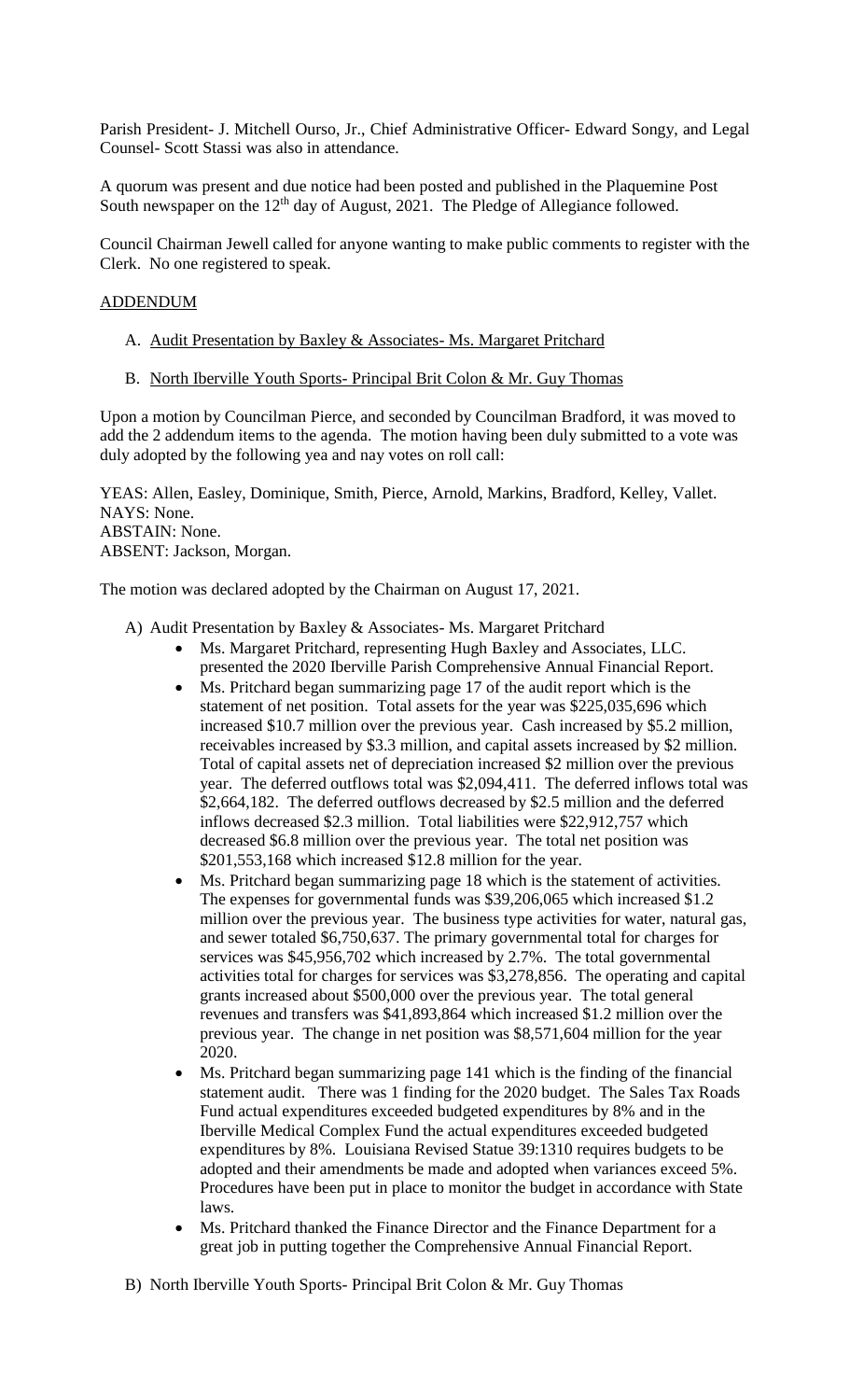• No one was present. This agenda item was passed on.

### PRESENTATIONS AND APPEARANCES

Dr. Aldo Russo, the Regional Medical Director for Ochsner of Baton Rouge came before the Council to speak about COVID-19. He stated the rate of positivity for Iberville Parish is about 16%. There has been a 66% increase in the past 2 weeks, and 48 per 100,000 people have been hospitalized. Louisiana ranks as #47 in the country for vaccination rates. Iberville Parish has about 44% vaccinated constituents. There are currently 90 patients with COVID-19 and 30 are intubated. The mortality rate is 2%. If you get the vaccine and get COVID-19 your chances of being hospitalized are reduced. He stated he went to medical school and there is so much misinformation about the vaccine that is out there.

Chairman Jewell urged everyone in the Parish to please get vaccinated.

# APPROVAL OF MINUTES

Upon a motion by Councilman Arnold, and seconded by Councilman Dominique, it was moved to wave the reading of the minutes of July 20, 2021 and approve as written. The motion having been duly submitted to a vote was duly adopted by the following yea and nay votes on roll call:

YEAS: Allen, Easley, Dominique, Smith, Pierce, Arnold, Markins, Bradford, Kelley, Vallet. NAYS: None. ABSTAIN: None. ABSENT: Jackson, Morgan.

The motion was declared adopted by the Chairman.

#### PRESIDENT'S REPORT

- President Ourso thanked Dr. Russo for speaking tonight. He asked Dr. Russo to come and speak on behalf of Ochsner. He stated since July 5, 2021 over 993 people have tested positive for COVID-19 in about 40 days. The ambulances are being overwhelmed with the volume of patients they are transporting to the medical facility and also the time it takes to sanitize the ambulance. An executive order was declared for the ambulances to go on calls for advanced life support. He stated he can't wait until it is FDA approved to mandate the Parish employees to be vaccinated because this is causing a lot of issues for the Parish Administration.
- The entrance of the Courthouse has temporarily changed while a \$800,000 security station is being built within the next 6 to 7 months.
- Last Wednesday President Ourso had a one on one meeting with the Governor. Representative Brown previously put together a meeting with DOTD and Dr. Shaun Wilson. He explained to the Governor how disappointed he was that DOTD would not return his phone calls in the last 2 months regarding raising LA Hwy 75 and the projects for the LA Watershed Initiative. The Parish put up 3 projects and none of the projects weren't chosen for the watershed initiative. The three projects were: raising LA Hwy 75, raising Manchac Road, and cleaning out the White Castle Canal. He also discussed that he is not going away from the issue with East Baton Rouge Parish. He wants the State to fund raising Manchac Road for \$3 million. East Baton Rouge currently has over 700 houses being reviewed to be built. He stated Iberville Parish got its tail busted on both the east and west sides from the flood waters. The aqua damns were put up to protect that road and it cost \$20,000 to install them, and \$72,000 for taking care of their road and wants the State to reimburse the parish for these costs. The water is coming in from the upper end of Pointe Coupee, West Baton Rouge, and into Bayou Pigeon and Assumption Parish. It's a \$38 million project for pumps. The White Castle Canal is a private drainage ditch, it is not a navigable body of water. It is not owned by the State. It is owned by the property owner, which was formerly used as a logging canal. The Parish was awarded \$2.5 million to dredge out the White Castle Canal and the HUD funding is coming through the Office of Community Development. It won't happen by the next month but the money has been secured.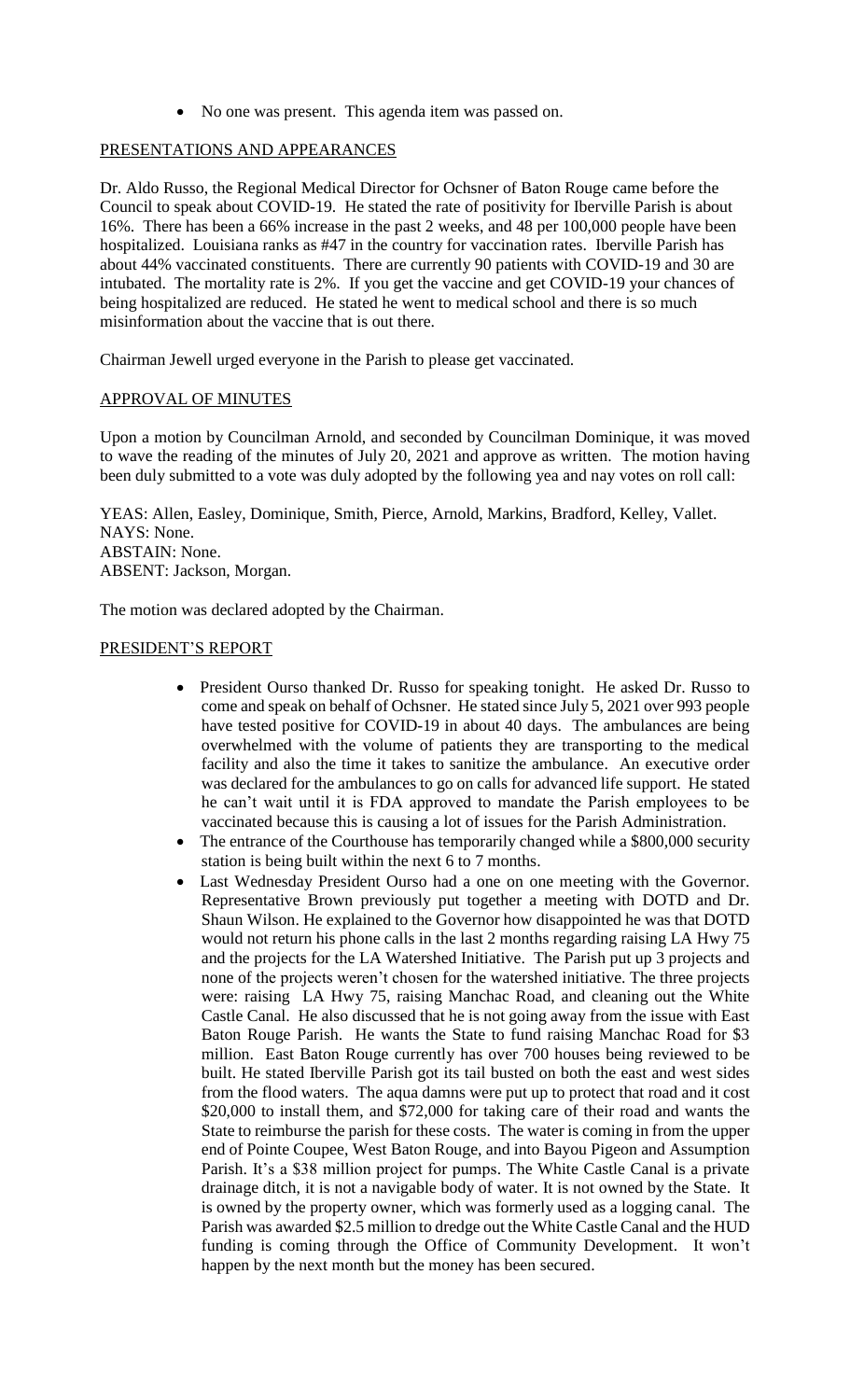- The Intercoastal Roadway project of securing the roadway has begun, and all the barges are parked by Jack Millers and moving pretty quickly. In 1973 Governor Edwards signed a contract with the Corps of Engineers to maintain it. President Ourso told the current Governor he has a copy of the signed 1973 contract and they should be funding this project, not the tax payers of Iberville Parish. It will take within 3-4 weeks to secure the roadway, and the residents will not be shut in. The cost for the project will be around \$1.3 million.
- Councilman Kelley said the Parish should file a class action lawsuit because the residents are losing so much property.
- Duplantis Design Group provided a bid tabulation sheet for the Iberville Parish Parks & Recreation fields. The budget was \$7.5 million and the lowest bid was with JREED Constructors at \$7,494,800. The main park is closed at the Civic Center because they are starting to teardown the fields. The maintenance facility is currently being installed. As soon as they move into the new maintenance facility the Parish will get the old maintenance property appraised and put out for public bid to be sold. It is estimated at \$300,000.
- The presentation agenda item for the Principal of North Iberville was passed on per President Ourso. The Parish does not get involved in the School Boards' business, and he contacted Superintendent Joffrion about this. If the Principal wants to discuss recreation then he can contact President Ourso for it to be discussed internally. He will not allow the School Board to come into our chambers to air issues with Iberville's Parks & Recreation.

#### FINANCIAL REPORT

Finance Director, Randall Dunn discussed the audit report that was previously presented. The financial statements were handed out tonight and he said to call him if anyone has any questions.

OLD BUSINESS

# **ORDINANCE IPC# 012-21**

### **NINTH ORDINANCE TO DECLARE THE FOLLOWING PROPERTIES TO BE SURPLUS AND TO AUTHORIZE THE PARISH ADMINISTRATOR TO SELL THE PARISH OF IBERVILLE'S INTEREST IN THESE PROPERTIES AT PUBLIC SALE PURSUANT TO THE TERMS OF ORDINANCE # 002-13**

WHEREAS the Parish of Iberville has a tax interest in the properties described below which have been adjudicated for non-payment of property taxes.

WHEREAS the properties described below are not needed for public purposes and should be declared surplus and sold at public sale and/or full ownership acquired by the Iberville Parish Council pursuant to the terms of Ordinance #002-13 and the Iberville Parish Adjudicated Properties Program administered by the Parish Administrator.

WHEREAS the following properties have been adjudicated to the Iberville Parish Council for non-payment of taxes and remain in tax adjudicated status:

| <b>Tax Debtor</b>                                 | <b>Address</b>        | <b>Brief Legal Description</b>                                                                                       | <b>Parcel ID</b> |
|---------------------------------------------------|-----------------------|----------------------------------------------------------------------------------------------------------------------|------------------|
| <b>Adair Assets Management</b><br>LLC/ BMO Harris | 23941 Harmason<br>St. | PT. LOTS 4 & 5 IRON FARM SUB BEING<br>PT CARDINAL & PANEPINTO SUB., FR<br>HARMASSON ST. 40' X 115'<br>///CB 555 E 21 | 0210242217       |
| <b>Adair Assets Management</b><br>LLC/BMO Harris  | 58738 Allen St.       | LOT 38 SQ. 6 DUPONT ANNEX FR ALLEN<br>AVE. SEC. 15, T9SR12E. ///CB 261 E 80                                          | 0210192100       |
| Adams, Abagail R. &<br><b>Others</b>              | <b>BESSON Ln.</b>     | LOT JAKE, FR BESSON RD, BEL.<br>JOHNSON. ///CB 150 E 550                                                             | 0410532900       |
| Alexander, Michael                                | Bayou Paul Ln.        | LOT 13 FR BAYOU PAUL LANE. 105'X 96'<br>///CB 554 E 78                                                               | 0410537681       |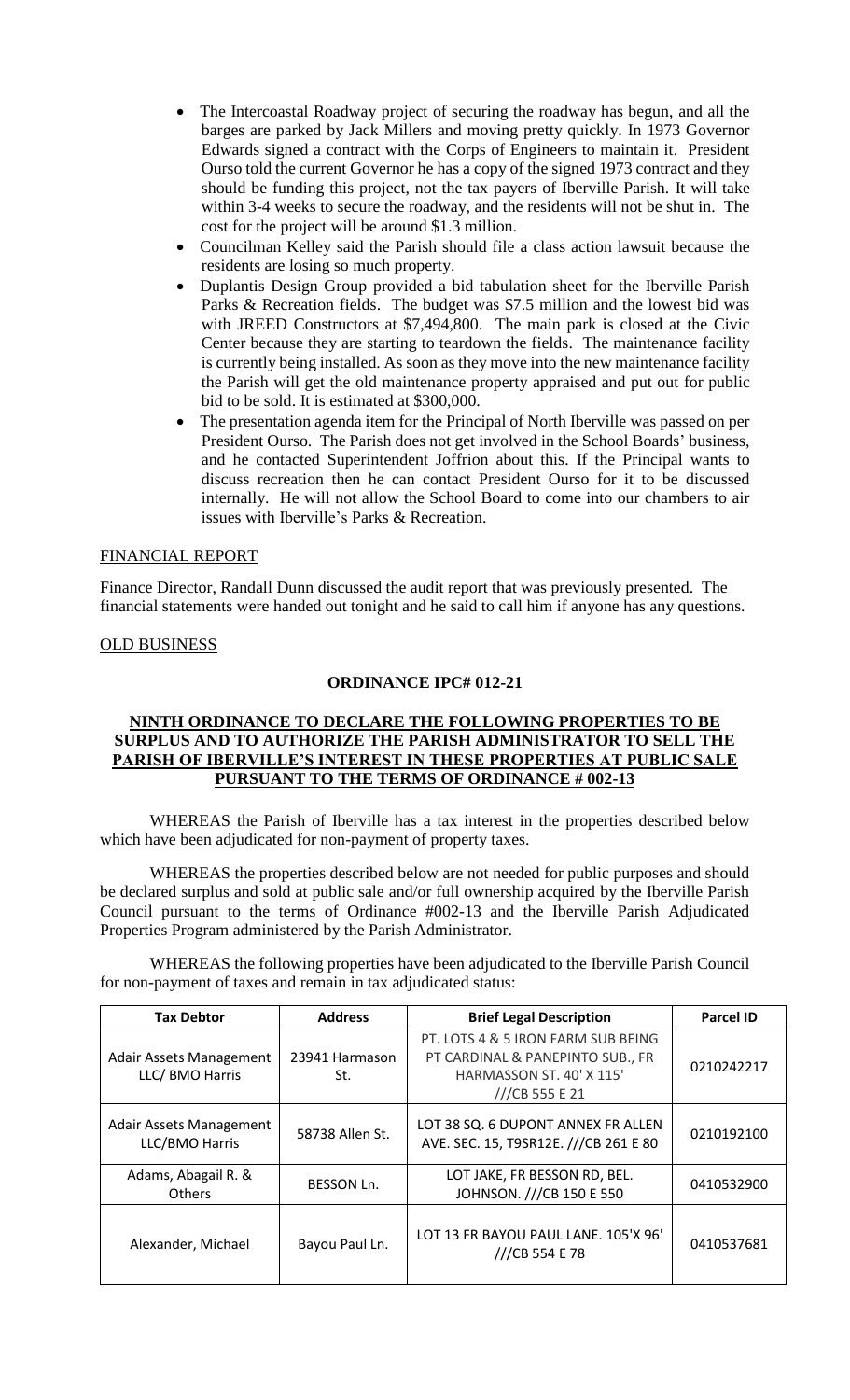| Alexander, Michael Jr.                         | 5320-B Morris St.              | LOT FREETOWN, S TAYLOR E JAMES IN<br>SEC 83, T9SR1E. ///CB 553 E 85                                                                | 0510636460 |
|------------------------------------------------|--------------------------------|------------------------------------------------------------------------------------------------------------------------------------|------------|
| Alpha Capital                                  | 65610 J R Drive                | LOT 27 WOODCREST ACRES SUB. FRT.<br>OR N 60' RD. SECS 1 & 2T11SR11E<br>200'X218' ///CB 468 E 241                                   | 0800959750 |
| Askins, Samuel & Olivia                        | 57992 Belair St.               | LOT BELAIR SUB FR BELAIR ST E ARNOLD<br>N CANAL STRIP W JONES<br>SEC18&19T9SR12E 64X124<br>///CB 554 E 54                          | 0200320450 |
| Avila, John L.                                 | 79285 Key St.                  | LOTS 34,35, & 36 KEY SUB. PART III, EXT.<br>GINA ST. SEC. 76, T7SR9E<br>///CB 531 E 225                                            | 0901097510 |
| Babin, Isabelle I, ET AL                       |                                | BATTURE FORMING FR LOTS 5 & 6 PLAN<br>KLEINPETER SEC 46 T9SR12E<br>///CB 31 E 341 CB 63 E 109                                      | 0810910350 |
| Baylock, Blanche                               | 1740 Besson Ln.                | LOT FR OR E BESSON LANE, W HEBERT,<br>S JACKSON, N LOT 2 OF JACKSON<br>PARTITION. 65' X 174' ///CB 559 E 20                        | 0410537686 |
| Baylock, Blanche                               |                                | LOT C ANDERSON SURVEY SEC<br>36T10SR1E(SEC.36,T9SR1E)105' X 185'<br>///CB 560 E 166                                                | 0510636461 |
| Becnel, Lois & George                          | 23928 Levy St.                 | LOTS 15 & 16 GRACE SUB., FR LEVY<br>ST(CLEMENT), SEC. 15, T9SR12E.<br>///CB 558 E 113                                              | 0210161910 |
| Bennett, EST. Melissa                          | Dennis St.                     | LOT SY'VILLE 2ND, 3RD, GAY & BARROW<br><b>STS. BEING LOT 17 75'X85'</b><br>$//$ CB 38 E 281                                        | 0200323900 |
| Brown, Caroline                                | 1798 Jake Ln.<br>1800 Jake Ln. | LOT IN JAKE FR FISHER LANE LOT 27<br>SURV. PARTITION TR IN SEC. 21, T9SR1E<br>BY ANDERSON. ///CB 551 E 200                         | 0410541255 |
| Brown, Fabiola                                 |                                | LOT 33 JUMONVILLE ANNEX SEC. 15,<br>T9SR12E ///CB 560 E 330                                                                        | 8211349589 |
| Brown, Fabiola                                 |                                | LOT JAKE FR FISHER LANE ABV. PARKS,<br>BEL JOHNSON. LOT FR FISHER LANE, N<br>BRILTON, PORTER, SEC. 21, T9SR1E.<br>$//CB$ 564 E     | 0410541400 |
| Burl, Andre Joseph Jr./<br><b>Adair Assets</b> |                                | LOT 12A KIRTLEY PLACE, SEC. 69,<br>T9SR12E. 147X230.18' ///CB 566 E 146                                                            | 0600754190 |
| Butler, Dorothy &<br>Catherine                 | 58411 Dusty Ln.                | LOT FR OR N DUSKY ST., S, E & W<br>WILBERT. LOT FR OR S DUSKY ST., E<br>VENDEES, S ASKINS, W GASKINS. 30' X<br>80' ///CB 553 E 230 | 8201352204 |
| Christophe, Crecy W.                           | 25185 Folse St.                | LOTS 7 & 8 SQ D OF BRUCE'S ADD, FR<br>KEARNEY ST., SEC. 90, T9SR12E.<br>///CB 560 E 389                                            | 8801376530 |
| Clayton, Melwyn Ann<br>Eads                    | 23810 Oak St.                  | PORTION LOT 1 SQ 4 DUPONT ANNEX,<br>FR VESSELL AVE. (HAASE ST.) SEC. 15,<br>T9SR12E. 26' X 80' ///CB 184 E 169                     | 0210179960 |
| Clayton, Melwyn Ann<br>Eads                    | Meriam St.                     | LOT FR MERIAM ST, N BREAUX, E FAMA,<br>W LAN-OUS, SEC 14 T9SR12E, 29' X 140'<br>///CB 184 E 169                                    | 0300474900 |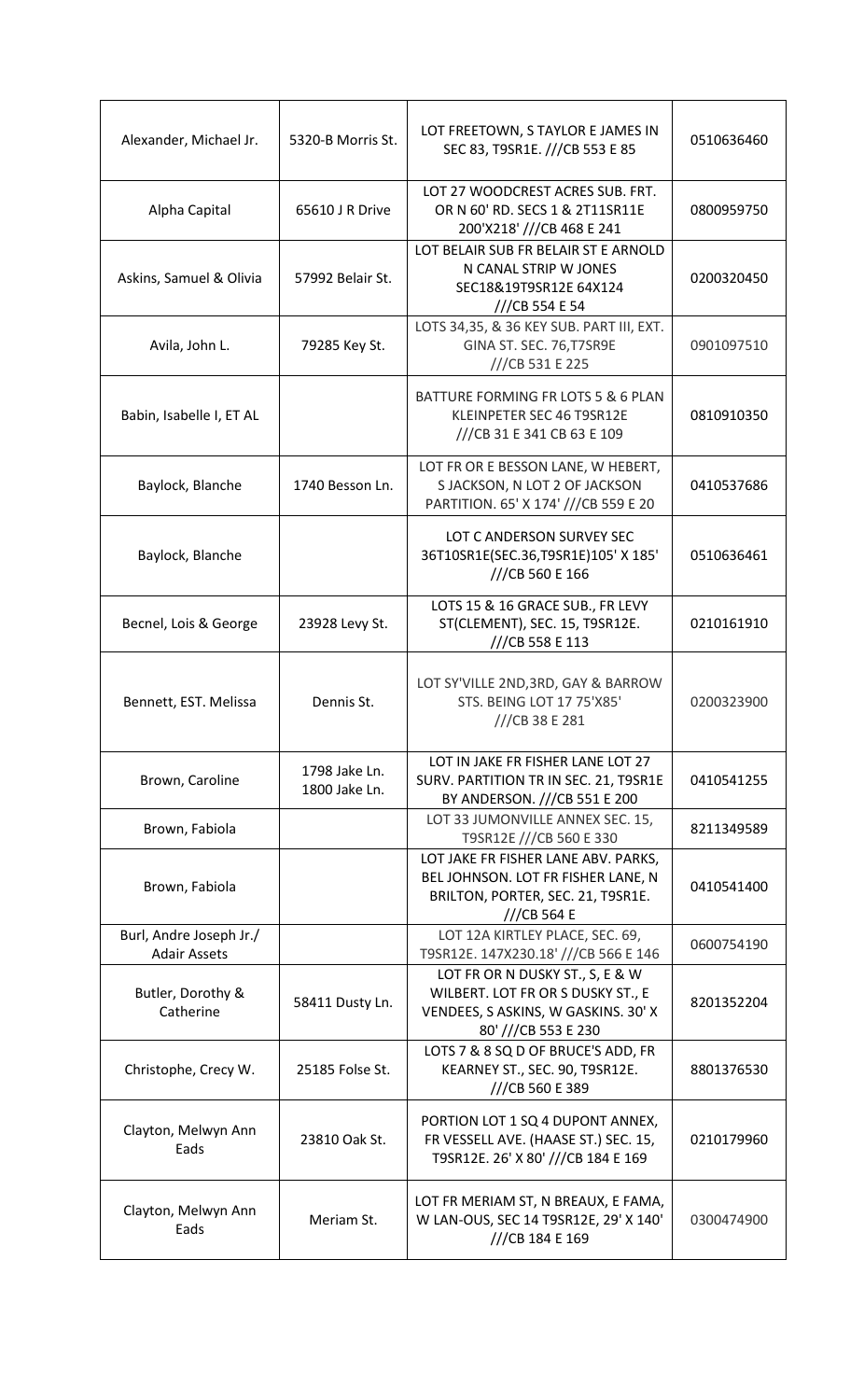| Davis, Elsie                                                           | 58305 Gay St.               | LOT SY'VILLE, FR OR N GAY ST, E LITTLE,<br>S GAY, W BLACKWELL. 58' X 106'<br>///CB 176 E 440                                                                                                                                                                                                                          | 0200344100 |
|------------------------------------------------------------------------|-----------------------------|-----------------------------------------------------------------------------------------------------------------------------------------------------------------------------------------------------------------------------------------------------------------------------------------------------------------------|------------|
| Dempsey, Maurice L.                                                    | 58045<br>Washington St.     | E 45 FT LOT 14 & W 5 FT LOT 15 SQ 8<br>BELLE-VIEW ADD. FR WASHINGTON<br>AVE. SECS 17 T9SR12E 50'X115'<br>$//$ CB 449 E 40                                                                                                                                                                                             | 0200431301 |
| Dichary, Vrra May David &<br>Others                                    |                             | LOT FR PUB RD, UPPER SIDE LOT 4,<br>LOWER SIDE LOT 5, ARIZONA SUB, R<br>BAYOU BRAUD. 6.60' X 4323' .65AC.<br>///CB 529 E 48                                                                                                                                                                                           | 8501365558 |
| Douglas, Harrison & Anna<br>P.                                         | 24817 Johnson St.           | LOT ON E SIDE RED LANE 46'X50'<br>///CB 79 E 163                                                                                                                                                                                                                                                                      | 0200349700 |
| Dreamer, Huey Pierce Jr.<br>& Betty                                    | Besson Ln.                  | LOT 7 SUNSHINE PLACE SUB SEC.<br>22, T9SR1E ///CB 308 E 86                                                                                                                                                                                                                                                            | 0410550350 |
| Dupuy, Orris Jr.                                                       |                             | LOT 18 MILL SITE SUB. SEC. 15, T9SR12E<br>FR NATHAN GEORGETOWN ST.<br>///CB 480 E 150                                                                                                                                                                                                                                 | 0210196550 |
| Fortune, Felicia Elise                                                 | 58011 Gay St.               | LOT SY'VILLE FR GAY ST. 30'X160'<br>///CB 72 E 54                                                                                                                                                                                                                                                                     | 0200440600 |
| Green, Mary H. J. &<br>Annette G.                                      | 57968 Barrow St.            | PRT. LOT 18 SQ M PLAN MUNDINGER<br>FR BARROW ST. 46'X47'<br>///CB 169 E 224 & 225                                                                                                                                                                                                                                     | 0200364100 |
| Griffin, Fannie Watts &<br>Others/ Midwest<br>Management/BMO<br>Harris | 58812 Annex St.             | LOT 16 JUMONVILLE ANNEX<br>SEC.15, T9SR12E ///CB 563 E 223                                                                                                                                                                                                                                                            | 0210210373 |
| Harris, Cassandra Denise                                               | 77535 Pecan St.             | LOT 3 SQ I HOOPER'S ADD. 50' X 100'<br>$//$ CB 84 E 98                                                                                                                                                                                                                                                                | 0911059400 |
| Harris, Henry Peter                                                    | 24210 Church St.            | LOT E CHURCH ST N JONES & CANOVA S<br>SIMS REAR OR W JONES.<br>SEC.15, T9SR12E ///CB 307 E 147                                                                                                                                                                                                                        | 0210217200 |
| Hebert, Bernadine M. &<br><b>Others</b>                                |                             | LOT RD1 ON MAP SURVEY & PARTITION<br>FOR SEVERIN MEDINE EST IN SEC<br>42, T11SR13E BD W OR FRT BY LA HWY<br>69, REAR OR E BY RD2, N BY ARNESTINE<br>MEDINE ET AL & S BY LOT 4.50'<br>SERVITUDE OF PASSAGE. 0.27 AC LOT<br>12 OF TRACT III MEDINE SUB., SEC. 42<br>T11SR13E BALTIMORE TRACT 1.50 ACS.<br>//CB 493 E 64 | 0100093250 |
| Hebert, Kenneth                                                        | 32661 Shirley<br>Dennis St. | LOT 21 PL 67 LOTS<br>50'X80'SEC.18,T10SR13E ///CB 561 E 61                                                                                                                                                                                                                                                            | 0110023816 |
| Hollins, Leroy                                                         | 5035 HWY 75                 | LOT FR CUT OFF RD, N MITCHELL, E & S<br>CAVE 96' X 96' ///CB 194 E 52                                                                                                                                                                                                                                                 | 0510646350 |
| <b>Husker Partners with</b><br>Union Bank as Secured<br>Party          | 32650 Bowie St.             | LOT 47 PLAN 67 LOTS FR BOWIE ST.<br>STRIP LOT 48 PLAN 67 LOT 1'WIDE. SEC.<br>18, T10SR13E ///CB 561 E 61                                                                                                                                                                                                              | 0110023817 |
| Jackson, Stephanie                                                     | 22760 C West St.            | <b>ACRES - 1.25</b><br>THE E/2 OF: LOWER 1/2 LOT 14 HMSTD<br>SUB.(LESS AND EXCEPT S/2 OF LOT 14)<br>///CB 150 E 565                                                                                                                                                                                                   | 0600746000 |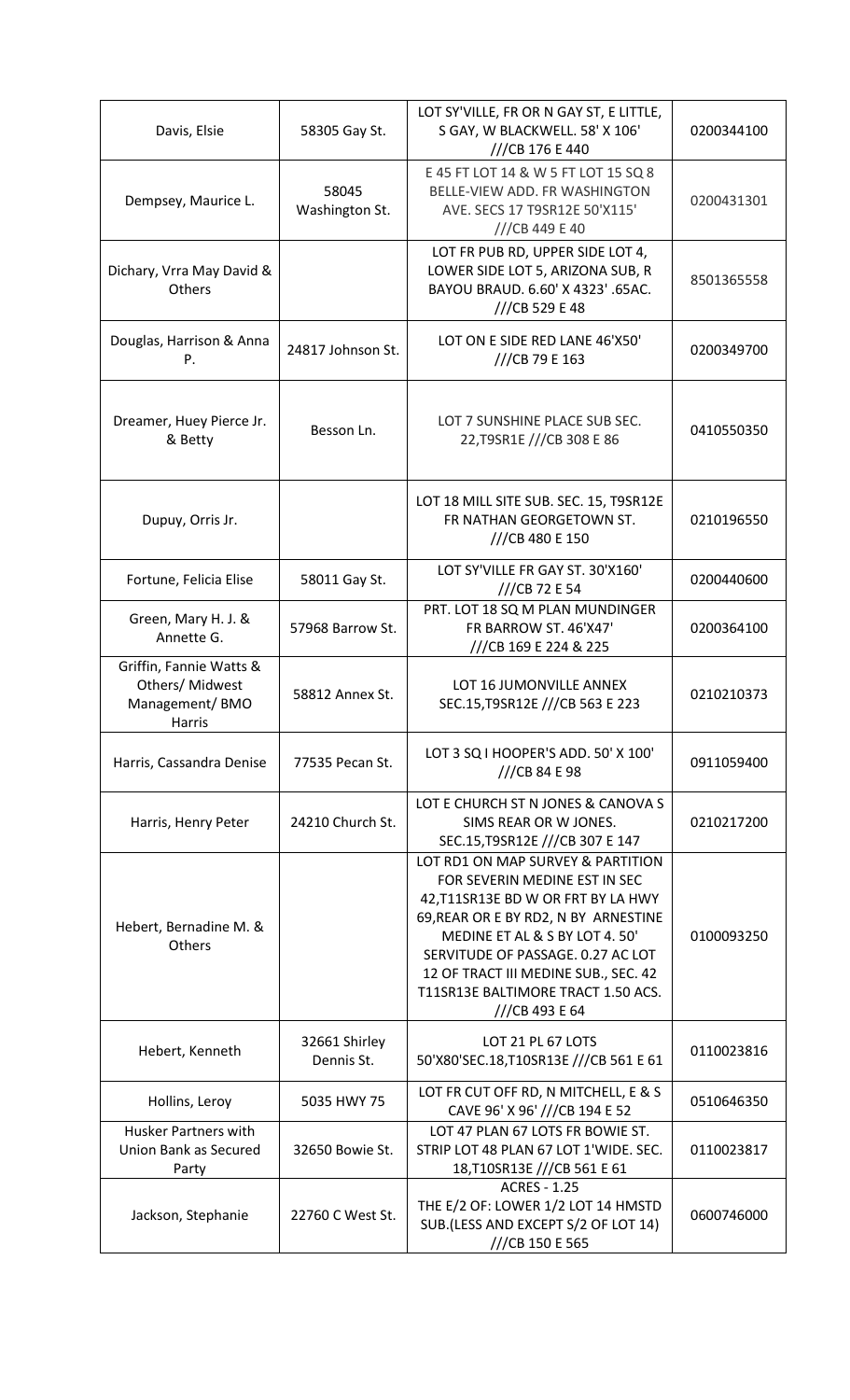| Jenkins, Ernest Sr. & Edna               | 24880 Patureau<br>Ln.              | LOT FR PATUREAU ST, N RICHARDSON,<br>W WILBERT S LEVERT ET ALS. SEC 89<br>T9SR12E ///CB 77 E 351                                                         | 0800976410  |
|------------------------------------------|------------------------------------|----------------------------------------------------------------------------------------------------------------------------------------------------------|-------------|
| Johnson, Janice                          | Jake Ln.                           | LOT JAKE, S DIXON, W RAMIER.<br>///CB 560 E 169                                                                                                          | 0410537682  |
| Jordan, Stephanie J                      |                                    | LOT B BEING A PART LOT 2 PLAN 68<br>TOWN LOTS FRT. RAILROAD AVE.<br>47'X90' ///CB 423 E 76                                                               | 0110027950  |
| Kaufman, Rachael & David                 | 58795 Allen St.                    | LOTS 18 & 19 SQ 7 DUPONT ANNEX<br>SEC15T9SR12E ///CB 77 E 23 & 313                                                                                       | 0210235500  |
| Lara-Sanchez, Fabiola                    |                                    | LOT 26 IBERVILLE PLACE SUB, IN SEC 22,<br>T9SR1E. LOT 27 MEAS. 75'X<br>145.65'X79.81X173.15 ///CB 567 E 13                                               | 0410556314B |
| Lockett, Jos. M. & Others                |                                    | LOT N RILEY, S CHURCH, E OLD HICKORY<br>PLTN. W LANE 1/2 AC X 1 AC.<br>///CB 66 E 374                                                                    | 0100110450  |
| Lockett, Norah                           |                                    | LOT CANNONBERG, E KERN FRM, R OLD<br>HICKORY PLTN. SEC7T10SR13E<br>///CB 38 E 576                                                                        | 0100110460  |
| McClay, Wilbert Jr. &<br>Elaine          | 58412 Allen St.                    | LOT H & W 11' LOT F DUPONT ANNEX<br>BEING A PART OF LOTS 3,4, & 5, SQ. 1<br>OF WILBERT'S PLAN, FRT ALLEN AVE.<br>48'X109' SEC.15, T9SR12E ///CB 515 E 45 | 0210249150  |
| Midwest Management/<br><b>BMO Harris</b> | 58878 Allen St.<br>58872 Allen St. | LOTS 24 & 25 SQ. 8 DUPONT<br>ANNEX.60'X109' SEC.15, T9SR12E<br>CB 453 E 155                                                                              | 0210240150  |
| Midwest Management/<br><b>BMO Harris</b> | W W Harleaux                       | LOTS 1 & 2 PLAN SUB EST BEYRIS<br>SEC 14&46 T9SR12E ///CB 50 E 160                                                                                       | 0810913800  |
| Osborne, Milton                          |                                    | LOT IN JAKE, S GREEN, N THOMAS<br>///CB 461 E 175                                                                                                        | 8401362398  |
| Osborne, Milton                          |                                    | LOT FR MANCHAC RD, ABV.<br>ROBERTSON, BEL GILBERT. SEC.17 & 34<br>T8SR1E ///CB 444 E 127                                                                 | 8401362391  |
| Osborne, Milton Jr.                      |                                    | LOT 6 SQ. A BRUCEVILLE, FR KEARNEY<br>ST., SEC 90 T9SR12E ///CB 461 E 194                                                                                | 8801375998  |
| Pierce, Lenita ET AL                     | 62215 2 <sup>nd</sup> St.          | LOTS 2, 3, & 4 SQ. C BRUCEVILLE. 80' X<br>100' SEC 90 T9SR12E ///CB 538 E 228                                                                            | 8801376021  |
| Richardson, Charles E. Jr.               | 23860 Punchy<br>Wilson             | LOT 38 OF MILL SITE SUB.<br>///CB 560 E 341                                                                                                              | 8211349597A |
| Richardson, Charles Jr.                  |                                    | N PART LOT 15 & ALL PART LOT 14, FR<br>2ND ST SY'VILLE. ///CB 538 E 122                                                                                  | 8201352190  |
| Smith, Crystal &<br>Gwendolyn            | 31980 LaCroix Rd.                  | E/3 LOT 36, DSY'VILLE, FR JULIA ST, E<br>BRUSLY-LACROIX RD., N LOT 34, W<br>MIDDLE PORT. LOT 36, SEC. 21,<br>T10SR13E. 62 1/3' X 77' ///CB 559 E 130     | 0100128690  |
| Smith, Raymond &<br>Claudia B.           | 23932 Jackson St.                  | LOT 6 SQ. 3 SCH. PLOT DUPONT ANNEX<br>30X103 ///CB 546 E 265                                                                                             | 0210284146  |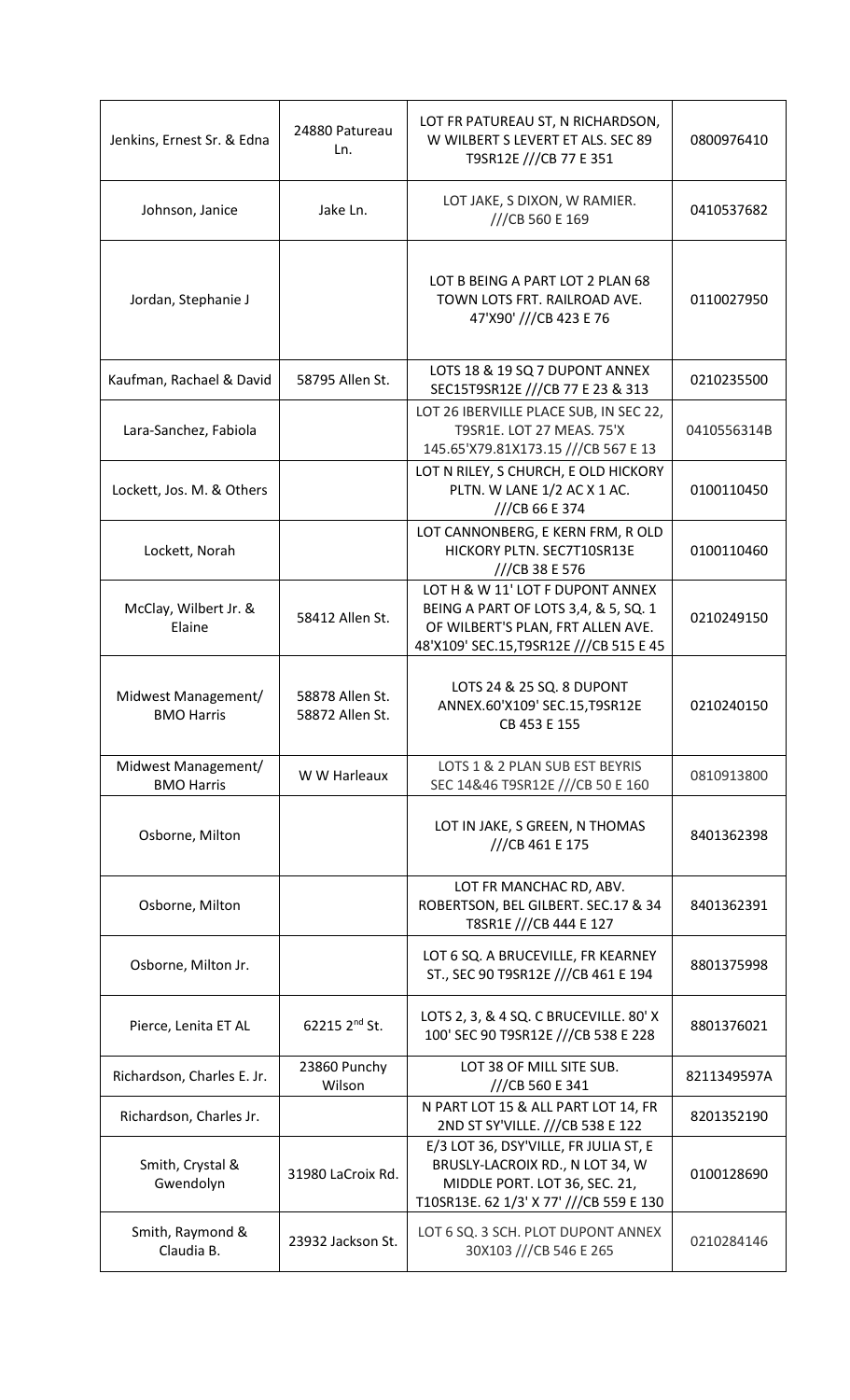| Smith, Raymond &<br>Claudia B.     |                             | LOT 12 SQ. L, BELLEVIEW ADD. SEC 17<br>T9SR12E FRT LINDBERG ST. 50'X150'<br>///CB 532 E 190                                                                | 0200425780  |
|------------------------------------|-----------------------------|------------------------------------------------------------------------------------------------------------------------------------------------------------|-------------|
| Smith, Raymond Jr. &<br>Claudia    | 58700 Allen St.             | LOT 46 SQ. 6 DUPONT ANNEX<br>SEC.15, T9SR12E ///CB 550 E 139                                                                                               | 0210284147  |
| Smith, Raymond L. Jr.              | 58660 W W<br>Harleaux       | LOT 126 SQ 13 PLAN HAASEVILLE, N<br>DICKERSON, W HARRIS, E GRACE<br>SEC 14 T9SR12E (30'X137 1/2')<br>//CB 426 E 8                                          | 0810923475  |
| Smith, Raymond L. Jr.              | 58706 Allen St.             | LOT 45 SQ 6 DUPONTS ANNEX.<br>SEC.15, T9SR12E ///CB 435 E 17                                                                                               | 0210284150  |
| Smith, Raymond L. Jr. &<br>Claudia | 32670 Shirley<br>Dennis St. | LOT 66 PLAN ADDITION TO WHITE<br>CASTLE BY A. A. MARIONNEAUX, FR.<br>CLEVELAND ST S LOT 65 REAR LOT 35.<br>60'X150' SEC. 18, ///CB 515 E 144               | 0110046820  |
| Smith, Raymond L. Jr. &<br>Claudia | 32670 Shirley<br>Dennis St. | LOT 66 PLAN ADDITION TO WHITE<br>CASTLE BY A. A. MARIONNEAUX, FR.<br>CLEVELAND ST S LOT 65 REAR LOT 35.<br>60'X150' SEC. 18, ///CB 515 E 144               | 0110046820  |
| Sterling, Mary Ann &<br>Others     | 1830 Jake Ln.               | LOT JAKE, FR OR E FISHER'S LANE, W<br>BARTHEL N PORTER, S PARKER FRM.<br>///CB 70 E 574                                                                    | 0410599600  |
| Turnley, Gladys                    | 58160 Barrow St.            | LOT 7 E. SAMUEL, PECAN PLTN.<br>BELLEVIEW ADD. FR BARROW ST. N<br>CANAL, W LOT 8 DICKINSON. SEC 17<br>T9SR12E 48.5'X206.05'X205.90'<br>///CB 341 E 292     | 0200436700  |
| Washington, Arthur                 |                             | LOT 11 VILLAGE OF SEYMOURVILLE &<br>EST. MARSHALL, FR FRANK ST., SECS. 18<br>& 19, T9SR12E.///CB 547 E 183                                                 | 0200439710  |
| Washington, Edna &<br>Others       | 25055 Bruce St.             | LOTS 8 & 9 PLAN HEWES IN CRESCENT.<br>110X100X198X110 ///CB 518 E 20                                                                                       | 0801023840  |
| Williams, Gerald J.                |                             | LOT 76 RIDGEWOOD SUB PART III N BY<br>NORTH MILL ST. ///CB 481 E 23                                                                                        | 0911078205A |
| Williams, Henderson &<br>Martha    | <b>HWY 75</b>               | LOT FREETOWN, S SETTON, E<br><b>AUGUSTINE ET AL</b><br>SEC. 83, T9SR1E ///CB E                                                                             | 0510664325  |
| Williams, Rev. Dave Louis          | Taylor St.                  | LOTS 11 & 12 SQ. 2 FR TAYLOR ST.<br>DUPONT ANNEX, SEC. 15, T9SR12E. 30'<br>X 103' EA ///CB 553 E 274                                                       | 8211349574  |
| Wilson, EST. Robert                |                             | LOT IN FORT S JOHNSON W HART<br>SEC.15, T9SR12E ///CB 527 E 90                                                                                             | 0210306720  |
| Wilson, Oliver                     | 58245 Meriam St.            | LOT FR MERIAM ST, E NICOLOSI, W<br>TROSCLAIR, S BOUDREAUX, 30X137.5<br>SEC 14 T9SR12E ///CB 526 E 113                                                      | 0300527605  |
| Woods, Victor & Betty              |                             | PART LOT 14, N DAVIDSON, E LOT 13, S<br>R.R. BED, W LOT 15. PART LOT 13, E<br>BRADFORD, N RR BED W LOT 14 S<br>NOTTOWAY PLTN(5.25'WIDE)<br>///CB 123 E 151 | 0100102175  |
| Woolfolk, Robert D. Jr.            | 22740 West St.              | <b>ACRES - 1.75</b><br>PORT LOT 15 BEING LOT A HMSTD SUB.<br>1.74 ACS<br>82X600X23X308.52X97.37X958.22                                                     | 0600727116  |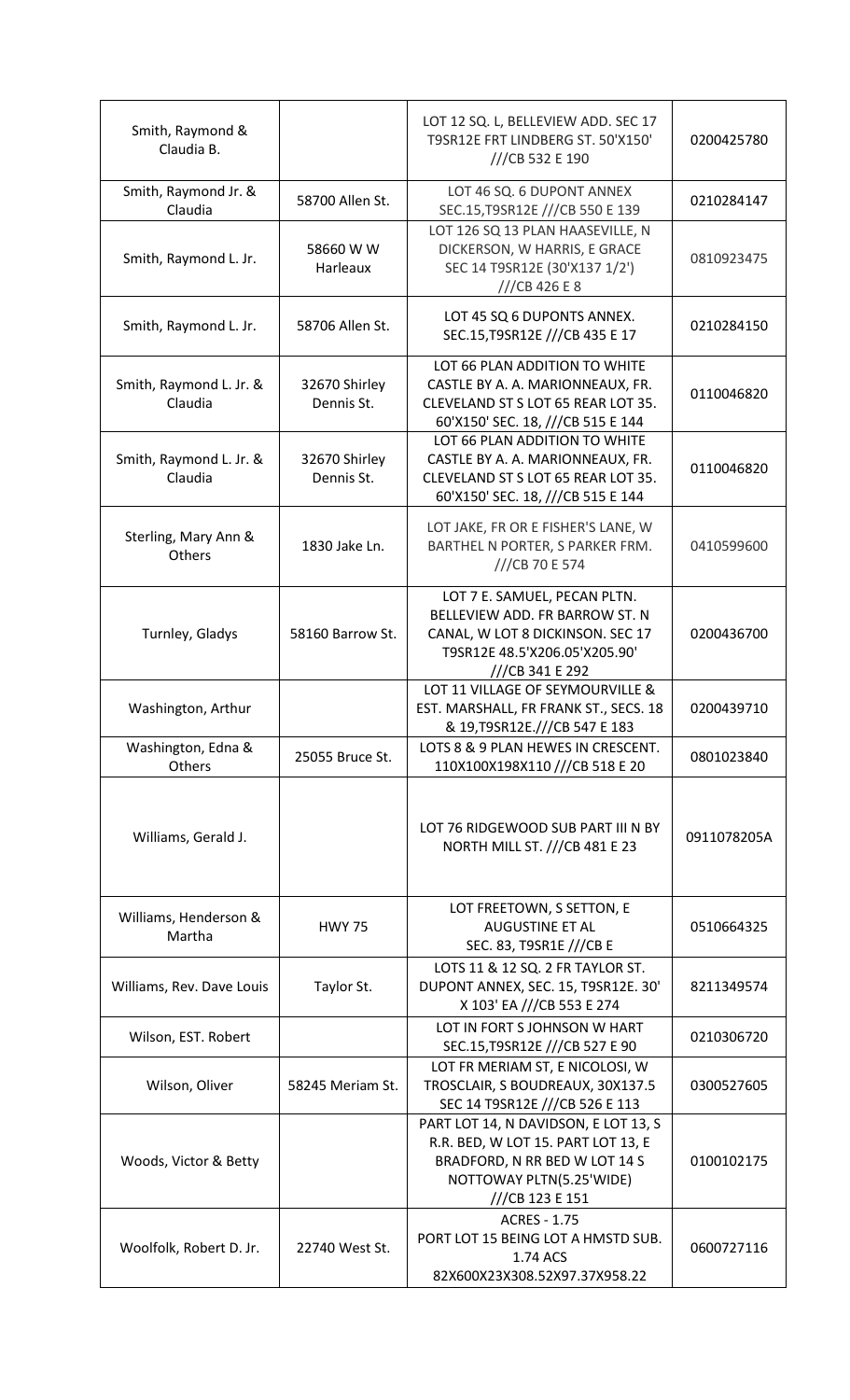|                |                       | ///CB 554 E 195                                                                                                                                                  |            |
|----------------|-----------------------|------------------------------------------------------------------------------------------------------------------------------------------------------------------|------------|
| Zanders, Odria | 59230 W W<br>Harleaux | LOT 3, SEC. 46, T9SR12E FR HAASE ST, E<br>LOT 4 & 5, W LOT 2, NAUF & PALAZZO,<br>SURVEY OF E.J. LANDRY JR. EST. (65' X<br>152.11' X 65' X 152.50' ///CB 555 E 24 | 0810919690 |
|                |                       |                                                                                                                                                                  |            |

BE IT ORDAINED that the properties described above are not needed for public purposes, are declared to be surplus and should be returned to commerce.

BE IT FURTHER ORDAINED that the properties described above shall be sold at public sale and/or full ownership acquired by the Iberville Parish Council in accordance with the terms of Ordinance # 002-13 and the Iberville Parish Adjudicated Properties Program as administered by the Parish Administrator.

BE IT FURTHER ORDAINED that the Parish Administrator shall in accordance with the terms of Ordinance #002-13 set the minimum bid price for each property, set the date of the public sale, authorize the necessary pre-sale expenditures through a third party administrator regarding title work, legal notices, advertisements and affidavits, designate an auctioneer and ensure that all acts of sale are acceptable in form and substance.

BE IT FURTHER ORDAINED that all ordinances or resolutions or parts thereof in conflict herewith are hereby repealed.

BE IT FURTHER ORDAINED should any part of this ordinance be declared null, void, invalid, illegal or unconstitutional, the remainder of the said ordinance shall remain in full force and effect.

This ordinance shall become effective on this the  $17<sup>th</sup>$  day of August, 2021.

The foregoing ordinance which was previously introduced at the meeting of the Iberville Parish Council on July 20, 2021 and a summary thereof having been published in the official journal on July 29, 2021 the public hearing on this ordinance held on the  $17<sup>th</sup>$  day of August, 2021, at 6:00 p.m., in the Council Meeting Room, 58050 Meriam Street, Plaquemine, Louisiana, was brought up for final passage with a motion by Councilman Vallet, and seconded by Councilwoman Easley, having been duly submitted to a vote, the ordinance was duly adopted by the following yea and nay vote on roll call:

YEAS: Allen, Easley, Dominique, Smith, Pierce, Arnold, Markins, Bradford, Kelley, Vallet. NAYS: None. ABSTAIN: None. ABSENT: Jackson, Morgan.

The ordinance was declared adopted by the Chairman on the  $17<sup>th</sup>$  day of August, 2021.

# **ORDINANCE IPC# 013-21**

# **ORDINANCE TO DECLARE THE FOLLOWING PROPERTY TO BE SURPLUS AND TO SELL TO NEIGHBORING PROPERTY OWNERS PURSUANT TO THE TERMS OF ORDINANCE # 002-13 (KEM ANDERSON)**

WHEREAS the Parish of Iberville has a tax interest in the property described below which has been adjudicated for non-payment of property taxes.

WHEREAS "Property 1" listed below, has been previously declared to be surplus by Iberville Parish Council Ordinance # 008-16.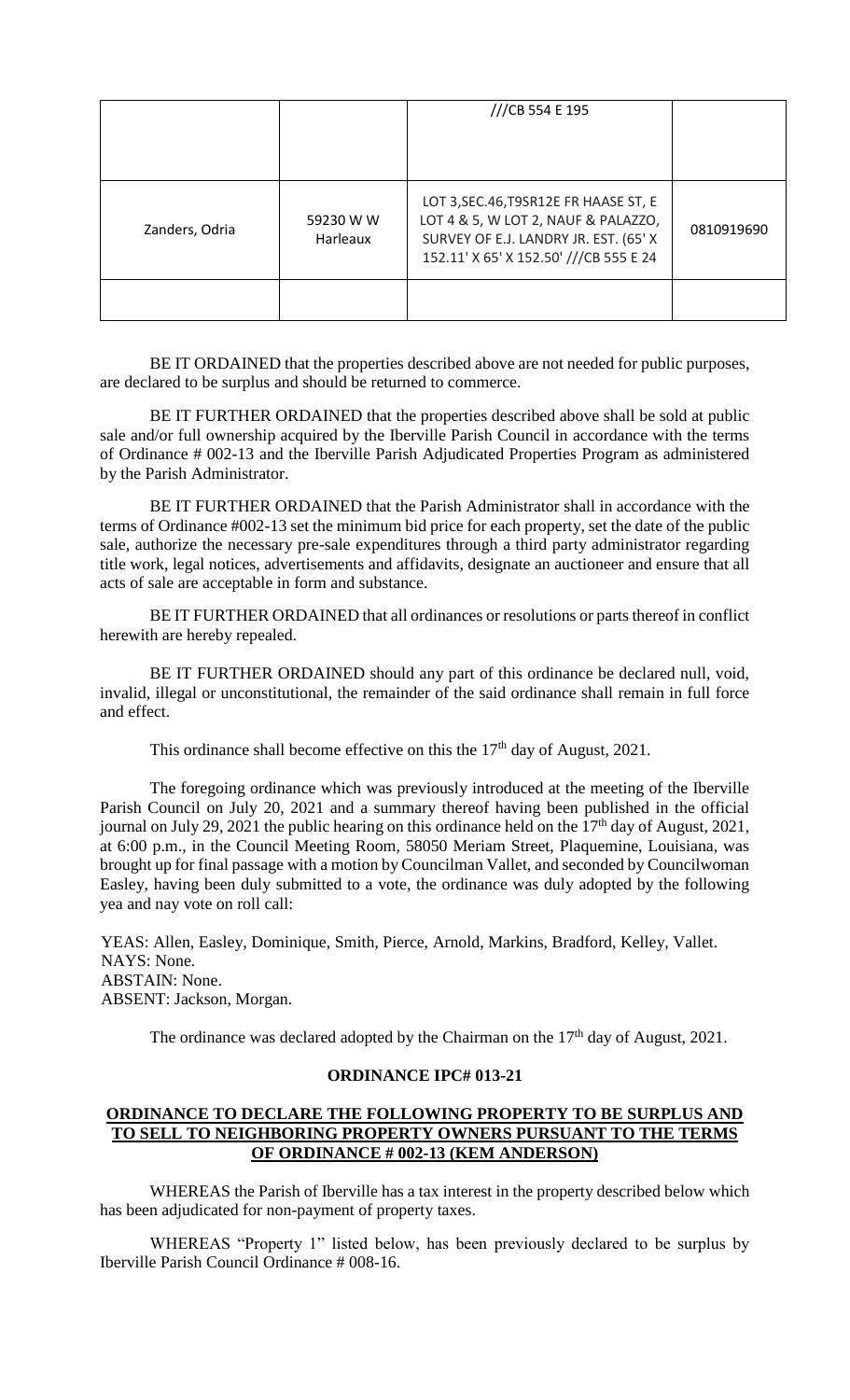WHEREAS the adjudicated property listed herein has been maintained for at least one year by an adjoining landowner. Section 14 of IPC Ordinance # 002-13 states: "Notwithstanding any provision of this Ordinance, Iberville Parish Council may, pursuant to the provisions of La. R.S. 47:2201(2)(B), as revised by Act 511 of 2009, allow adjoining landowners of an adjudicated property which constitutes an adjudicated vacant lot to purchase the adjudicated vacant lot for any price set by Iberville Parish Council without any public bidding at a public meeting of the Iberville Parish Council provided that Iberville Parish Council determines that the adjoining landowner has maintained the property for a period of one (1) year prior to the sale. Such sale shall be deemed a public sale under the provisions of this subpart."

WHEREAS contingent upon the requirements of law being met, including but not limited to, proper notice to any interested parties, advertisement in the official journal of Iberville Parish and the production of the three sworn affidavits attesting to the adjoining landowner's maintenance of the adjudicated lots, the Iberville Parish Council desires, and intends to sell the following properties:

1.) **Parcel #** 0210256670

**Tax debtor:** Kem Anderson

**Location of property:** LOTS W/2 18 & 19 DUPONT ADDN, FR S SIDE HAASE ST., SEC. 15, T9SR12E. 45'X109' ///CB 552 E 192

**Adjoining landowner intending to acquire ownership:** Carmaine Dickerson & Andrew Dickerson

**Suggested price:** \$ 1,500.00

BE IT ORDAINED that the property described above is not needed for public purposes and is declared to be surplus and should be returned to commerce.

BE IT FURTHER ORDAINED that the property described above shall be sold to the adjoining landowner listed in accordance with the terms of Ordinance # 002-13 and the Iberville Parish Adjudicated Property Program as administered by the Parish Administrator.

BE IT FURTHER ORDAINED that the adjoining landowner of the adjudicated property may purchase the adjoining property for the price suggested above unless another price is designated by the Iberville Parish Council.

BE IT FURTHER ORDAINED that all ordinances or resolutions or parts thereof in conflict herewith are hereby repealed.

BE IT FURTHER ORDAINED should any part of this ordinance be declared null, void, invalid, illegal or unconstitutional, the remainder of the said ordinance shall remain in full force and effect.

This ordinance shall become effective on this the  $17<sup>th</sup>$  day of August, 2021.

The foregoing ordinance which was previously introduced at the meeting of the Iberville Parish Council on July 20, 2021 and a summary thereof having been published in the official journal on July 29, 2021 the public hearing on this ordinance held on the  $17<sup>th</sup>$  day of August, 2021, at 6:00 p.m., in the Council Meeting Room, 58050 Meriam Street, Plaquemine, Louisiana, was brought up for final passage with a motion by Councilman Vallet, and seconded by Councilwoman Easley, having been duly submitted to a vote, the ordinance was duly adopted by the following yea and nay vote on roll call:

YEAS: Allen, Easley, Dominique, Smith, Pierce, Arnold, Markins, Bradford, Kelley, Vallet. NAYS: None. ABSTAIN: None. ABSENT: Jackson, Morgan.

The ordinance was declared adopted by the Chairman on the  $17<sup>th</sup>$  day of August, 2021.

# NEW BUSINESS

A) Introduction of Ordinances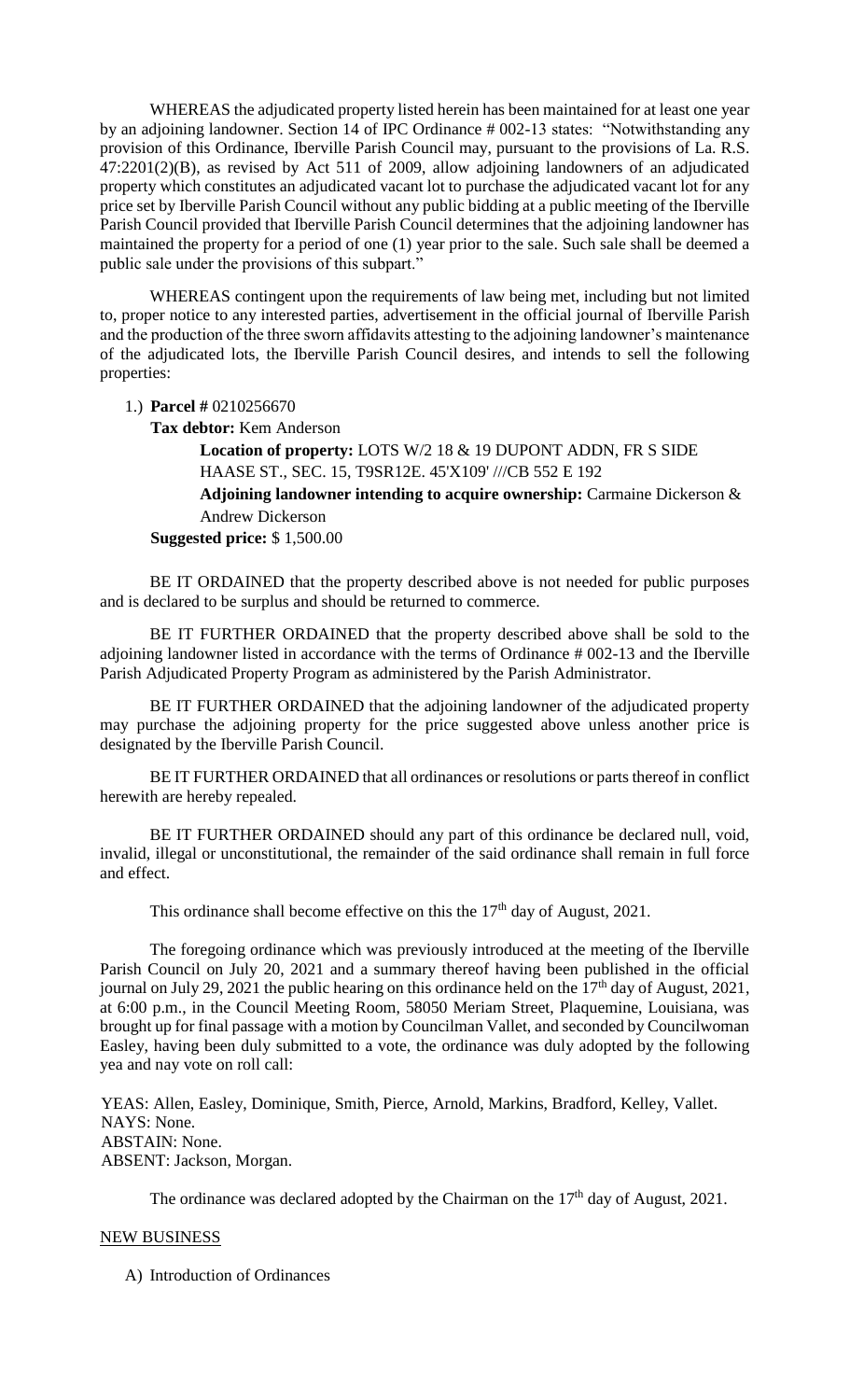1) Ordinance to authorize the sale of two (2) lots, formerly Iberville Parish Police Jury Maintenance Barn located at 24960 and 24970 LA Highway 1, Plaquemine, Louisiana

Upon a motion by Councilman Pierce, seconded by Councilman Kelley it was moved that a public hearing be held on Tuesday, September 21, 2021 at 6:00 p.m. on the introduced ordinance.

The motion having been duly submitted to a vote, was duly adopted by the following yea and nay votes on roll call:

YEAS: Allen, Easley, Dominique, Smith, Pierce, Arnold, Bradford, Kelley, Vallet. NAYS: Markins. ABSTAIN: None. ABSENT: Jackson, Morgan.

The motion was declared adopted by the Chairman on August 17, 2021.

# RESOLUTION COMMITTEE REPORT

The Resolution Committee met on Tuesday, August 17, 2021 at 6:10 p.m., followed by the roll call with the following Resolution Committee Members only in attendance: Smith, Vallet, Pierce, Arnold, Kelley, Markins, Dominique.

Absent: Jackson, Morgan.

The following resolution was read aloud by Mr. Songy:

A) Resolution to establish the Iberville Parish Council Advisory Board for Planning and **Development** 

Councilman Vallet made a recommendation to forward the resolution to the regular meeting, seconded by Councilman Markins. The recommendation having been duly submitted to a vote was duly adopted by the following yea and nay votes on roll call by Resolution Committee Members only:

YEAS: Smith, Vallet, Pierce, Arnold, Kelley, Markins, Dominique. NAYS: None. ABSTAIN: None. ABSENT: Jackson, Morgan.

The recommendation was declared adopted by the Chairman to forward this item to the regular meeting.

During the Regular Meeting:

#### **RESOLUTION IPC# 2021-015**

# **RESOLUTION TO ESTABLISH THE IBERVILLE PARISH COUNCIL ADVISORY BOARD FOR PLANNING AND DEVELOPMENT**

The following resolution was introduced by Councilman Kelley, and seconded by Councilman Smith.

WHEREAS, Section 7-06 of the Iberville Parish Home Rule Charter provides that the Council by resolution may appoint advisory boards and commissions to provide advice regarding the operations of the Parish Government. A Parish with a home rule charter may avail itself of the power and authority granted to a Planning Commission.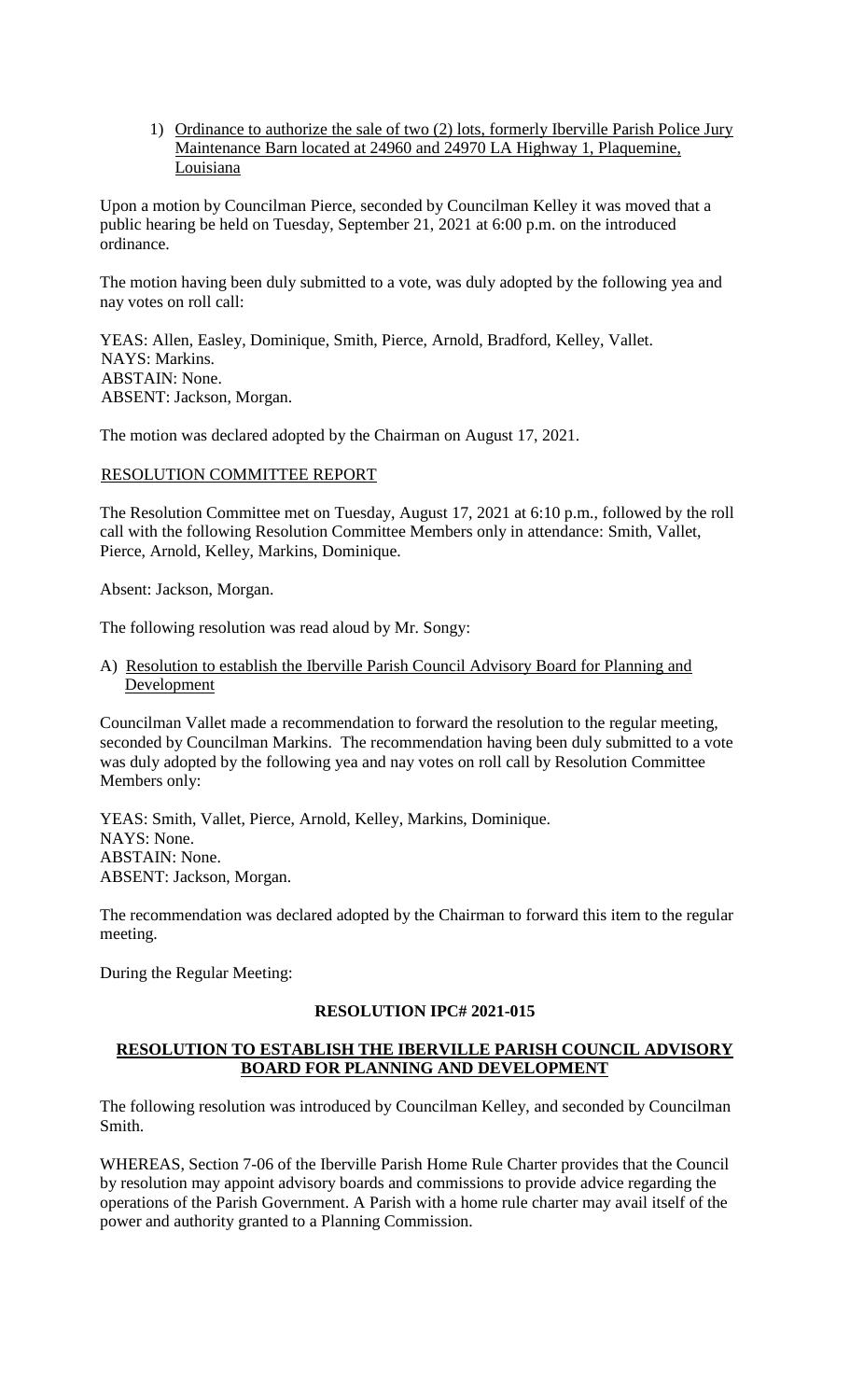WHEREAS, the Iberville Parish Council deems it appropriate to have an advisory board to review planning and development for the unincorporated areas of Iberville Parish and that both Council Members and Citizens should comprise the advisory board.

WHEREAS, the advisory board for planning and development shall review all requests for development of land in the unincorporated areas of Iberville Parish and shall consider the effect of any development as it may affect the existing area of the proposed development.

WHEREAS, the Parish President shall continue to be responsible for reviewing any drainage impact of a proposed land development on the surrounding area and also the impact on the Parish's drainage system.

WHEREAS, the Parish President shall consult with the Parish's Environmental Manager for any matter related to environmental issues of a proposed development, excluding those preempted by Federal and State law, and present said findings and recommendations to the Parish Council.

WHEREAS, the Parish engineer shall be responsible for reviewing all proposed subdivision or resubdivision maps to ensure compliance with the Parish's Unified Development Code and all other Parish regulations, including the flood zone information for the site location.

WHEREAS, the Parish Attorney shall review any proposed subdivision or resubdivision plat map for accuracy to ensure compliance with all legal requirements.

WHEREAS, after the Parish President, Parish Engineer, Parish Attorney and Parish Environmental Manager have reviewed any proposed development or plat map, such map shall be forwarded to the Advisory Board with all recommendations for review at a public hearing to be held at 5:15 P.M. on the third Tuesday of each month, prior to the regular Parish Council meeting. The Administration may elect to place any item on the Parish Council agenda for review at its regular meeting prior to the Advisory Board hearing.

WHEREAS, the Parish Council Advisory Board for Planning and Development shall consist of five Parish Council Members appointed by the Council Chairman and four citizen members to be appointed and approved by the Parish Council.

NOW, THEREFORE, BE IT ORDAINED that the Iberville Parish Council Advisory Board for Planning and Development be appointed at the regular meeting of the Parish Council on August 17, 2021 and that the first meeting of the Advisor Council shall take place on September 21, 2021.

The above resolution was duly adopted in regular session on this  $17<sup>th</sup>$  day of August, 2021 by the following votes on roll call:

YEAS: Allen, Easley, Dominique, Smith, Pierce, Arnold, Markins, Bradford, Kelley, Vallet. NAYS: None. ABSTAIN: None. ABSENT: Jackson, Morgan.

The resolution was declared adopted by the Chairman on the  $17<sup>th</sup>$  day of August, 2021.

# BOARDS & COMMISSIONS REPORT

The Boards and Commissions Committee met on Tuesday, August 17, 2021 at 6:15 p.m. followed by the roll call with the following Committee Members only in attendance: Vallet, Markins, Pierce, Smith, Arnold.

Absent: Jackson.

A quorum was present.

A) Appointment of 5 Council members and 4 citizen members to the Iberville Parish Council Advisory Board for Planning and Development